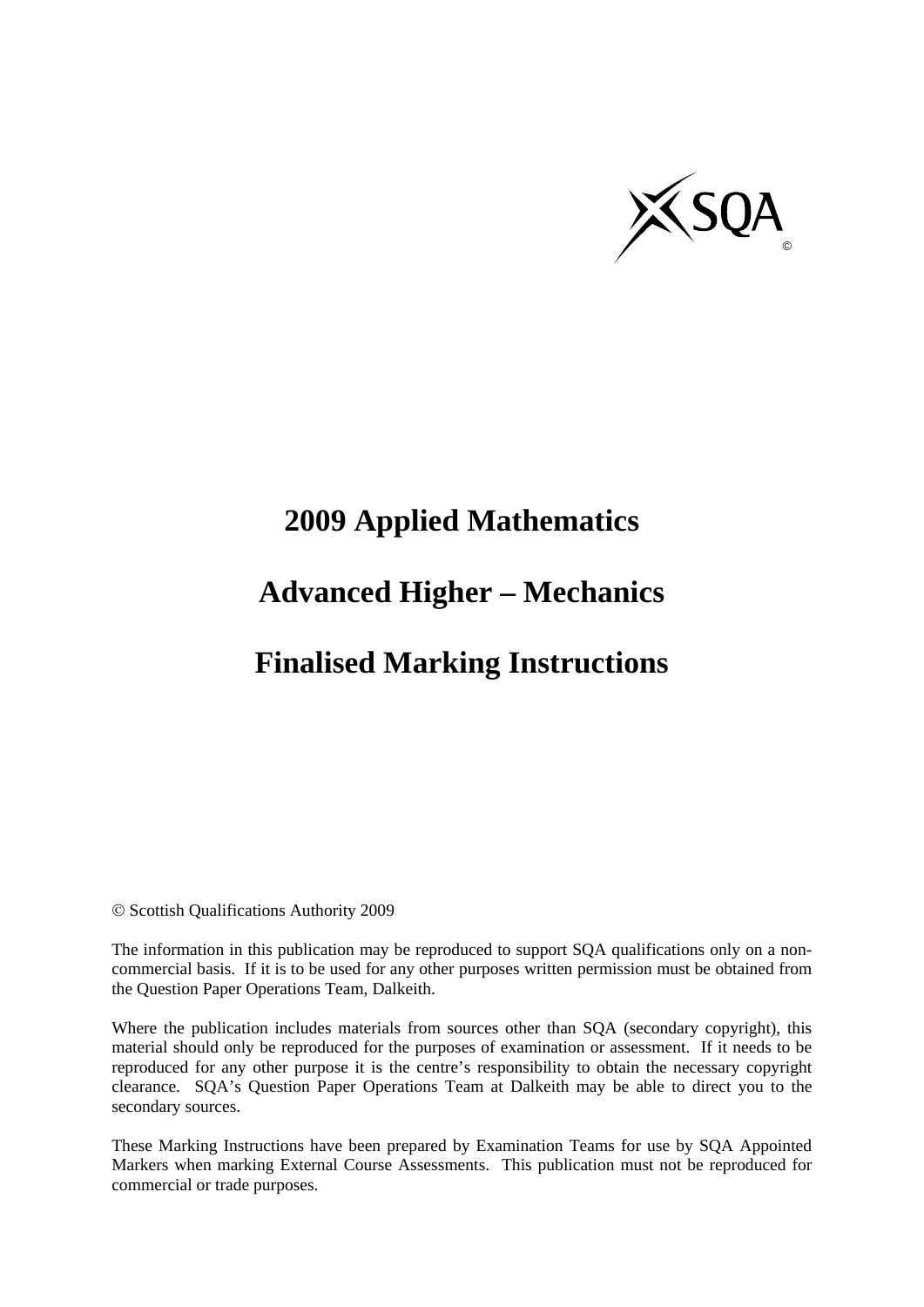#### **Advanced Higher Applied Mathematics 2009 Mechanics Solutions**

**A1.**

\n(a) The maximum speed = 
$$
10 = \omega a
$$
 and  $\omega = \frac{10}{0.1} = 100$ 

\n $\Rightarrow \omega = \frac{10}{0.1} = 100$ 

\n $\Rightarrow \text{Period of oscillation} = T = \frac{2\pi}{100} = \frac{\pi}{50} \text{ s}$ 

\n(b) Now  $v^2 = \omega^2 (a^2 - x^2)$ 

\n $= 100^2 (0.1^2 - 0.05^2)$ 

\n $= 100^2 \times 0.0075 = 75$ 

When the particle is 5 cm from *O*, it has speed  $8.66$  m s<sup>-1</sup>. 1

**A2.** Let the initial speed of the ball be  $V \text{ m s}^{-1}$ . The horizontal motion is given by

$$
x = (V \cos \theta)t \qquad \Rightarrow \qquad 40 = \frac{4Vt}{5} \qquad \Rightarrow \qquad t = \frac{50}{V}.
$$

The vertical motion is given by

$$
y = (V \sin \theta) t - \frac{1}{2}gt^2
$$

$$
\Rightarrow \qquad 2 = \frac{3Vt}{5} - \frac{1}{2}gt^2.
$$

Eliminating  $t$  gives

$$
2 = 30 - \frac{2500g}{2V^2}
$$

$$
V^2 = \frac{2500g}{56}
$$
  

$$
V \approx 21 \text{ m s}^{-1}
$$

**A3.** Firstly, 
$$
\mathbf{v}_p = 2t\mathbf{i} + 4\mathbf{j}
$$
  
and also  $\mathbf{v}_Q = 2t\mathbf{i} - 2\cos 2\pi t\mathbf{j} + \mathbf{c}$   
Given that when  $t = 0$ ,  $\mathbf{v}_Q = \mathbf{0}$  then  $\mathbf{c} = 2\mathbf{j}$ , so

$$
\mathbf{v}_Q = 2t\mathbf{i} + 2(1 - \cos 2\pi t)\mathbf{j}
$$

When the boats have the same velocity

$$
2(1 - \cos 2\pi t) = 4 \implies \cos 2\pi t = -1
$$
  

$$
\implies t = 0.5, 1.5 \text{ s}
$$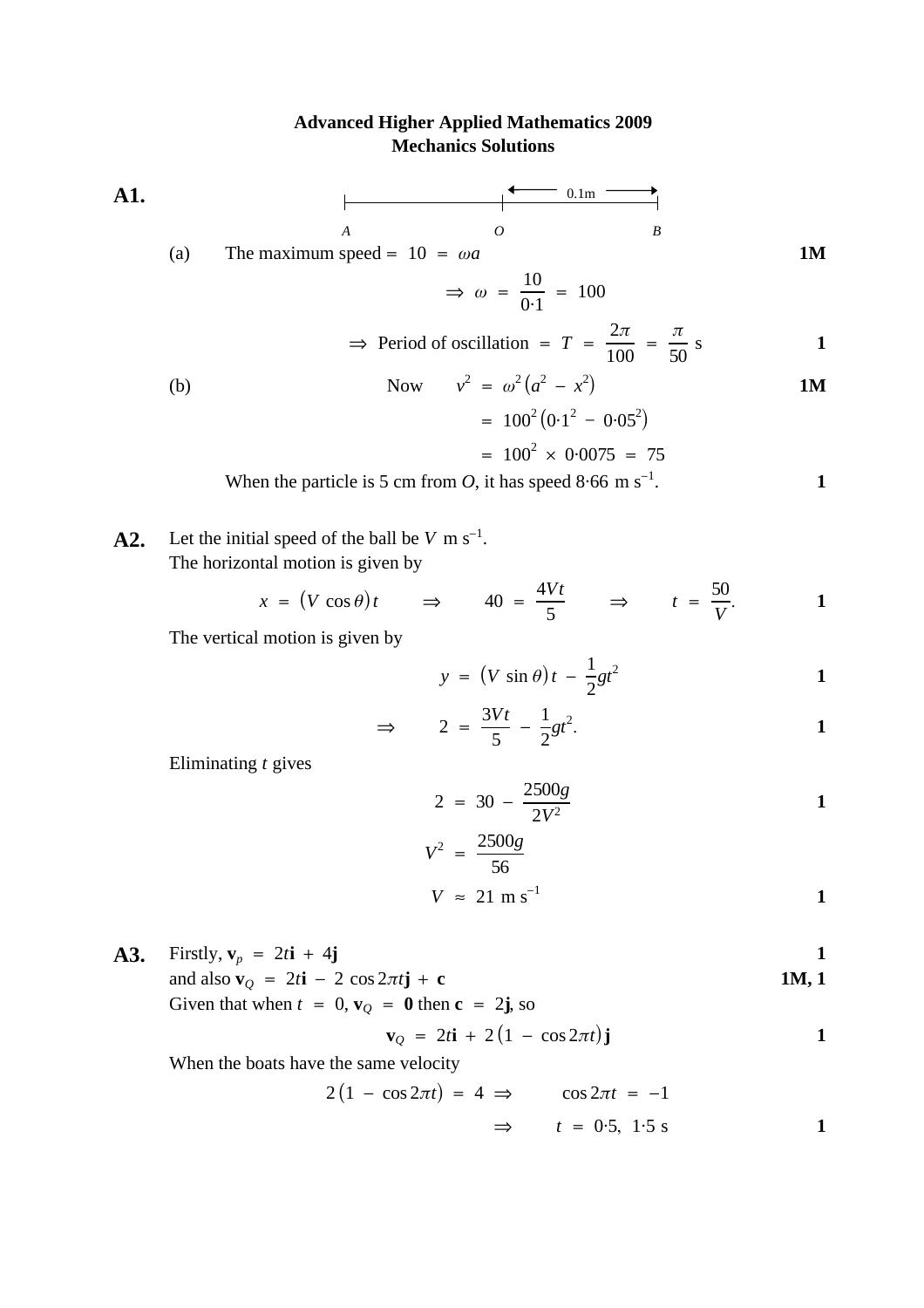**A4.** (a) Starting with  $\frac{dv}{dt} = a$  and integrating gives

$$
v = at + c \qquad \qquad 1M
$$

When 
$$
t = 0
$$
,  $v = u$  hence  $c = u$   
\nand so  $v = u + at (*)$ .  
\nThus we have  $\frac{ds}{dt} = u + at$ . Integrating gives  
\n
$$
s = ut + \frac{1}{2}at^2 + k
$$
\nSince  $s = 0$  when  $t = 0$  then  $k = 0$  so  $s = ut + \frac{1}{2}at^2$  (\*\*)

(b) From equation (\*) 
$$
t = \frac{v - u}{a}
$$
  
and substitute into (\*) to give  $s = \frac{u(v - u)}{a} + \frac{(v - u)^2}{2a}$   
 $\Rightarrow 2as = 2uv - 2u^2 + v^2 - 2uv + u^2 = v^2 - u^2$   
 $\Rightarrow v^2 = u^2 + 2as$ 

**A5.** *Method 1 - velocities*



So the required bearing is  $111.4^{\circ}$  1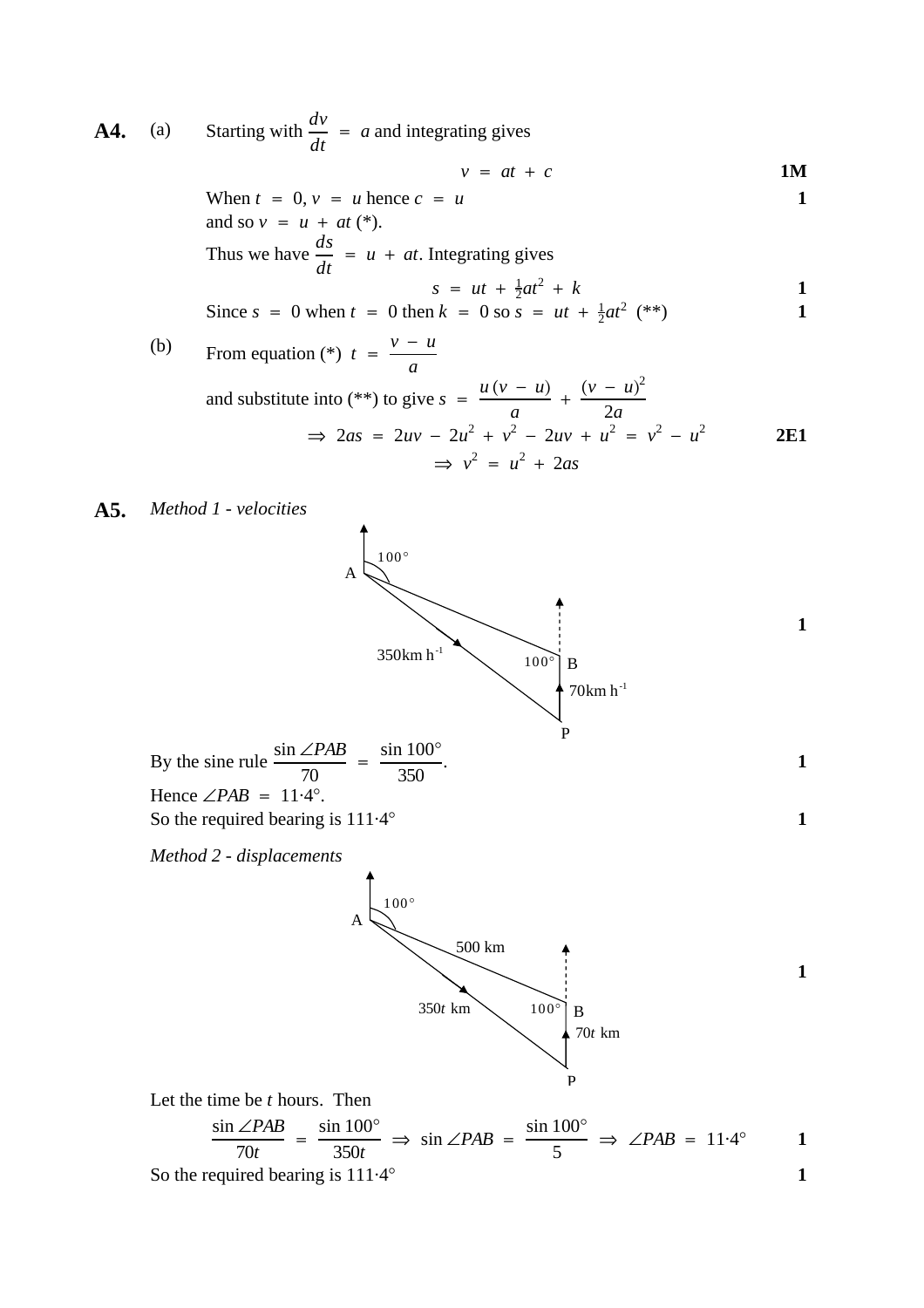

Let the origin of a rectangular coordinate system be the point  $B$  and let **i** be the unit vector in the  $\Delta$  **1**  $\frac{D}{D}$ 

Then  $\mathbf{v}_{A \to B} = -U\mathbf{i}$  and

$$
\mathbf{v}_{B \to C} = U \cos 60^\circ \mathbf{i} + U \sin 60^\circ \mathbf{j} = \frac{1}{2} U (\mathbf{i} + \sqrt{3} \mathbf{j})
$$

The impulse is given by

$$
\mathbf{I} = m(\mathbf{v}_{B \to C} - \mathbf{v}_{A \to B})
$$

$$
\Rightarrow \mathbf{I} = \frac{1}{2}mU(3\mathbf{i} + \sqrt{3}\mathbf{j})
$$

and the magnitude of the impulse is  $|\mathbf{I}| = \sqrt{3mU}$  1

**A7.** Let  $m$  kg be the mass of the block, and  $a$  m s<sup>-1</sup> its acceleration down the slope. *m*  $a \text{ m s}^{-1}$ *<sup>h</sup>*

Then,  $ma = mg \sin \theta \Rightarrow a = g \sin \theta$ . 1M Let *s* be the distance travelled down the slope.

Now, 
$$
\sin \theta = \frac{h}{s} \implies s = \frac{h}{\sin \theta}
$$
,  
and also  $s = ut + \frac{1}{3}at^2 = \frac{1}{3}(\cos \theta)t^2$ 

and also 
$$
s = ut + \frac{1}{2}at^2 = \frac{1}{2}(g \sin \theta)t^2
$$
.  
\nHence  $\frac{h}{\sin \theta} = \frac{g \sin \theta}{2}t^2$ .

$$
\Rightarrow t^2 = \frac{2h}{g \sin^2 \theta}.
$$

$$
\Rightarrow t = \sqrt{\frac{2h}{g \sin^2 \theta}}.
$$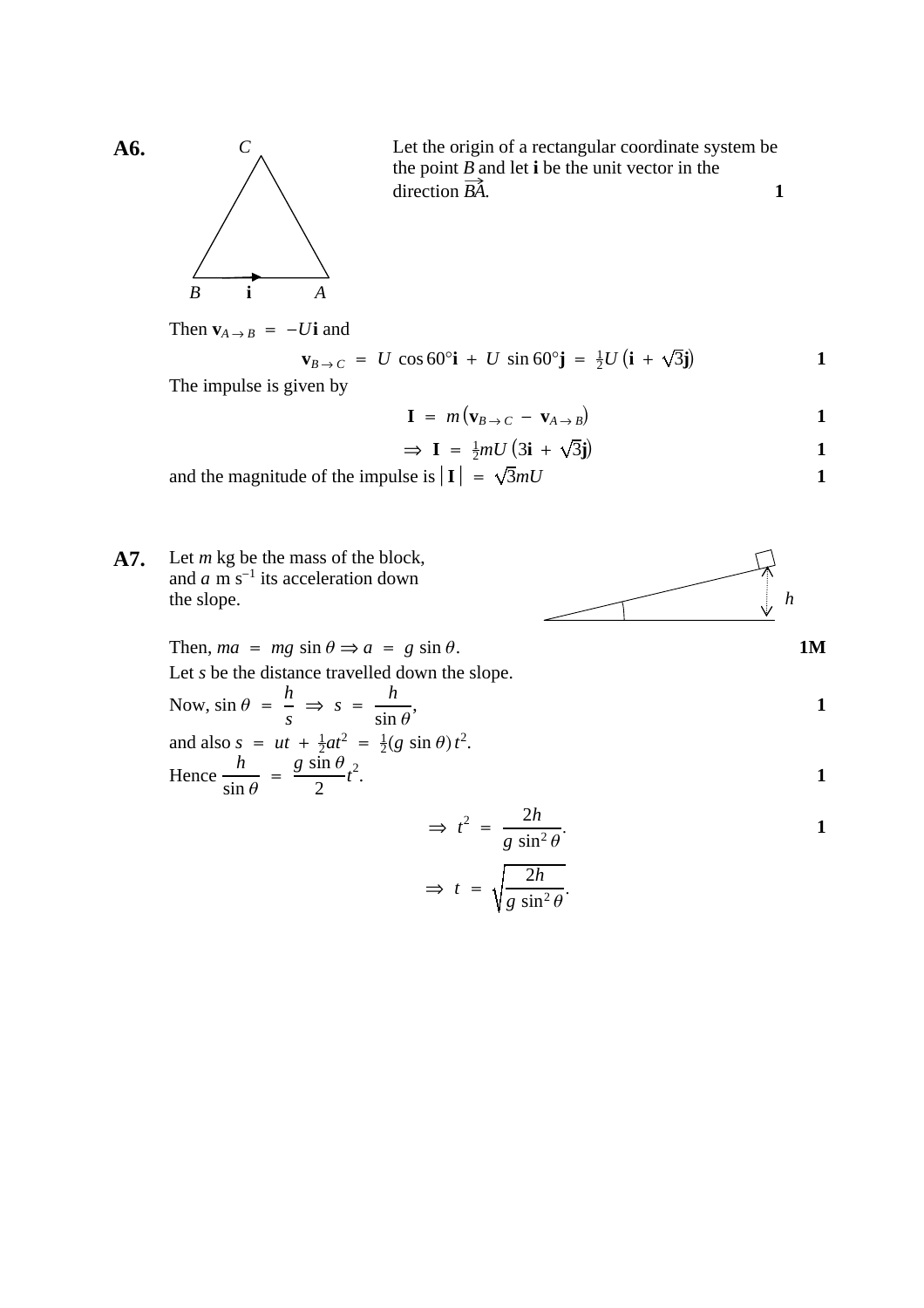



Let R be the normal reaction force and  $\mu$  the coefficient of friction between the cycle wheels and the track.

Resolving forces in the vertical direction

$$
R\cos 45^\circ = \mu R\sin 45^\circ + mg \qquad \qquad 1M
$$

$$
\Rightarrow R(1 - \mu) = \sqrt{2}mg \qquad (*)
$$

Resolving in the horizontal direction

$$
\frac{mv^2}{r} = R \sin 45^\circ + \mu R \cos 45^\circ
$$
 1M

$$
R(1 + \mu) = 3\sqrt{2}mg \qquad (*)
$$
 1

Dividing equations (\*) and (\*\*)

$$
\frac{1+\mu}{1-\mu} = 3
$$

$$
\Rightarrow \mu = \frac{1}{2} \tag{1}
$$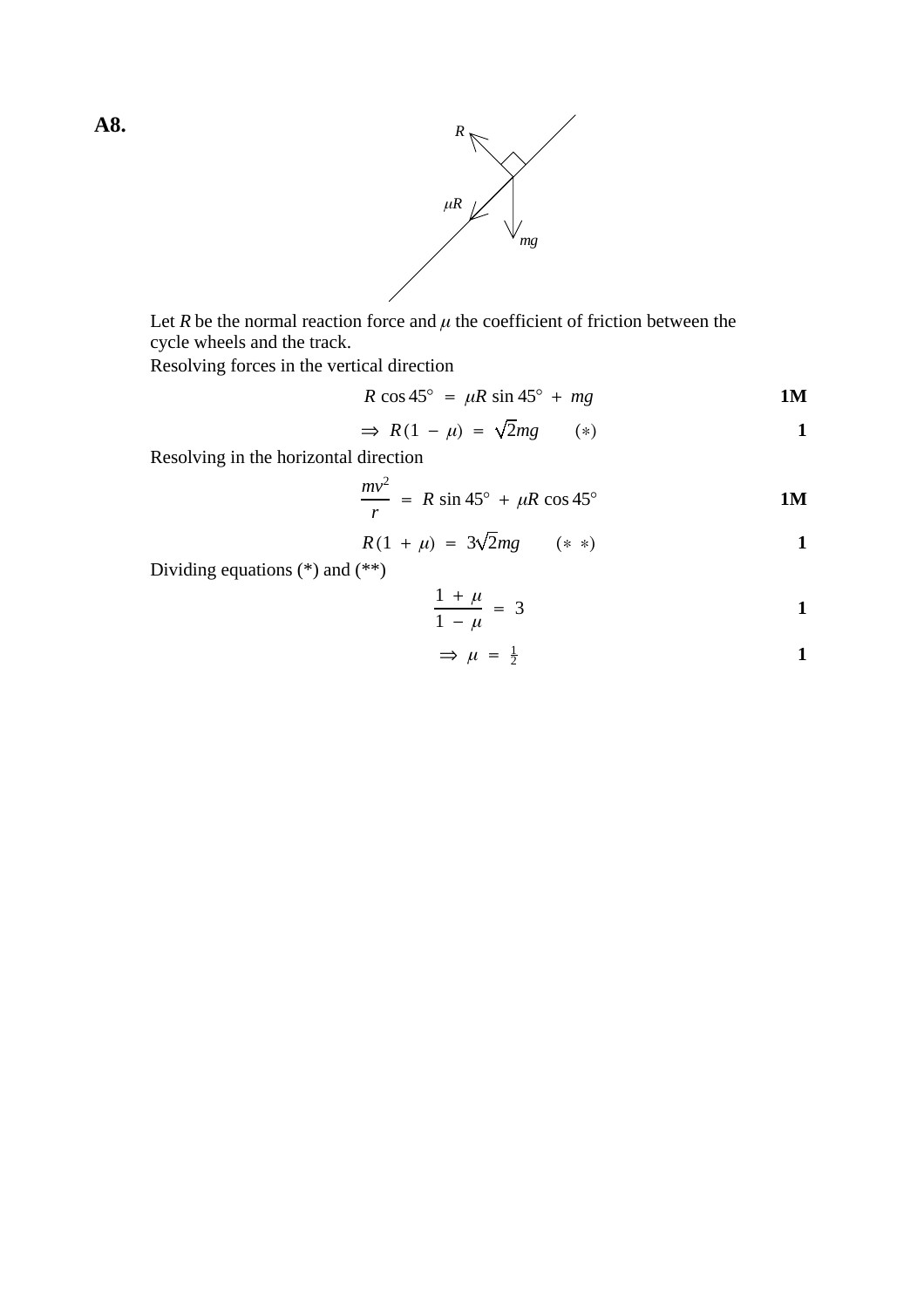

Let  $T_1$  be the tension in AV and  $T_2$  the tension in BC. Resolving horizontally gives

$$
T_1 \cos 60^\circ = T_2 \cos 30^\circ
$$
 1M

$$
\Rightarrow T_1 = \sqrt{3}T_2 \qquad (*) \qquad \qquad 1
$$

Resolving vertically gives

$$
T_1 \sin 60^\circ + T_2 \sin 30^\circ = W
$$

$$
\Rightarrow \qquad \sqrt{3}T_1 + T_2 = 2W \qquad (**) \qquad \qquad 1
$$

Using  $(*)$  and  $(**)$  to eliminate  $T_1$ we get  $4T_2 = 2W \implies T_2 = 0.5W$ . So the tension in *BC* is  $0.5W$  newtons.

(b) Since  $CB = \sqrt{3}L$ , the extension of the string is  $(\sqrt{3} - 1)L$ . Using Hooke's law  $T_2 = \frac{\lambda x}{L}$  **1M** 

gives 
$$
0.5W = \lambda(\sqrt{3} - 1)^L
$$

and the modulus of elasticity is 
$$
\frac{W}{2(\sqrt{3}-1)}
$$
.

The elastic potential energy is  $E = \frac{\lambda x^2}{2L}$ , 1 2*L*

so

$$
E = \frac{1}{2L} \frac{W}{2(\sqrt{3} - 1)} (\sqrt{3} - 1)^2 L^2
$$

$$
= \frac{1}{4} (\sqrt{3} - 1) LW \text{ joules}
$$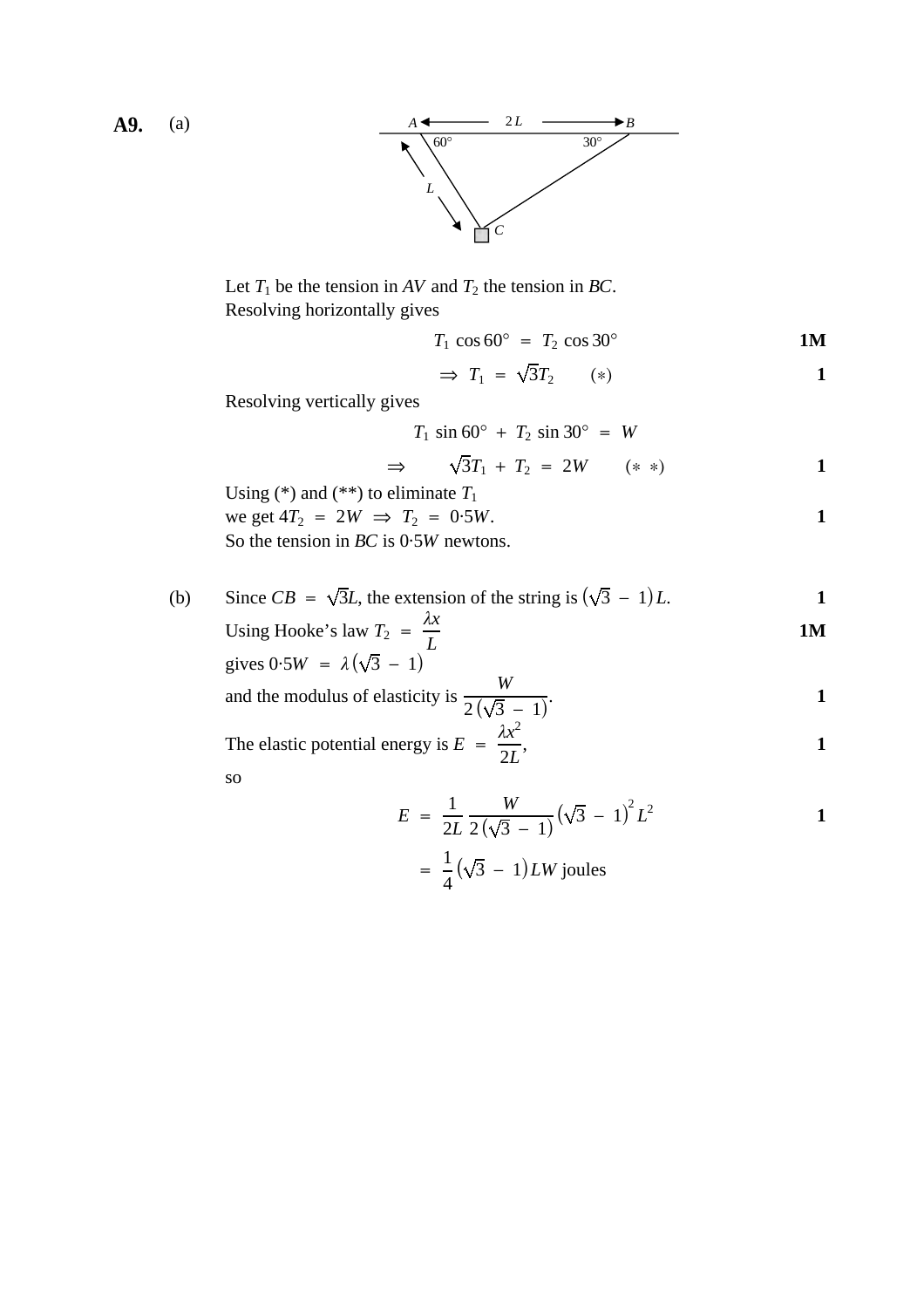**A10.** *<sup>A</sup>*



| (a) | Method 1 - work-energy                                                                                                                   |              |
|-----|------------------------------------------------------------------------------------------------------------------------------------------|--------------|
|     | Height of A above BC is 5 sin 30° = 2.5 m.<br>Change in potential energy = $mg\Delta h = 0.2 \times 9.8 \times 2.5 = 4.9 \text{ J}$      | 1M,1         |
|     | Work done overcoming friction = $Fs = 0.08 \times 5 = 0.4$ J                                                                             | 1            |
|     | At C, kinetic energy of sledge = $(4.9 - 0.4) = 4.5$ J                                                                                   | $\mathbf{1}$ |
|     | Method 2 - Newton's laws                                                                                                                 |              |
|     | Let $a$ be the acceleration. Resolving parallel to $AB$                                                                                  |              |
|     | $ma = mg \cos 60^{\circ} - 0.08$                                                                                                         | 1            |
|     | $\Rightarrow$ a = 4.9 - 0.4 = 4.5                                                                                                        | 1            |
|     | $v^2 = 0^2 + 2 \times 4.5 \times 5 = 45$                                                                                                 | $\mathbf{1}$ |
|     | $\Rightarrow$ $\frac{1}{2}mv^2 = \frac{1}{2} \times 0.2 \times 45 = 4.5$                                                                 |              |
|     | At C, kinetic energy of sledge = $4.5$ J                                                                                                 | $\mathbf{1}$ |
| (b) | Let $D$ be the point at which the sledge leaves the track so that, as the<br>sledge approaches $D$ , the normal force, $R$ , tends to 0. | <b>1M</b>    |
|     | Let the speed of the sledge at $D$ be $\nu$ so that, at $D$ ,                                                                            |              |
|     | $mg \sin \theta = \frac{mv^2}{r}$ $\Rightarrow$ $v^2 = rg \sin \theta = 2g \sin \theta$                                                  | <b>1M</b>    |
|     | Hence at D, the kinetic energy of the sledge is $mg \sin \theta = 1.96 \sin \theta$ .                                                    | 1            |
|     | Height of D above $BC = 2 \sin \theta + 2 \cos 30^{\circ} = 2 \sin \theta + 1.732$                                                       |              |
|     | Potential energy at D is $mg(2 \sin \theta + \sqrt{3}) = 1.96(2 \sin \theta + 1.732)$                                                    | 1            |
|     | By the conservation of energy,                                                                                                           |              |
|     | $1.96(2 \sin \theta + 1.732) + 1.96 \sin \theta = 4.5$                                                                                   | <b>1M</b>    |
|     | $3 \sin \theta + 1.732 = 2.296$                                                                                                          |              |
|     | $\sin \theta = \frac{0.564}{3} = 0.188$                                                                                                  |              |
|     | Hence, the angle between $OD$ and the horizontal is $10.8^{\circ}$ .                                                                     | 1            |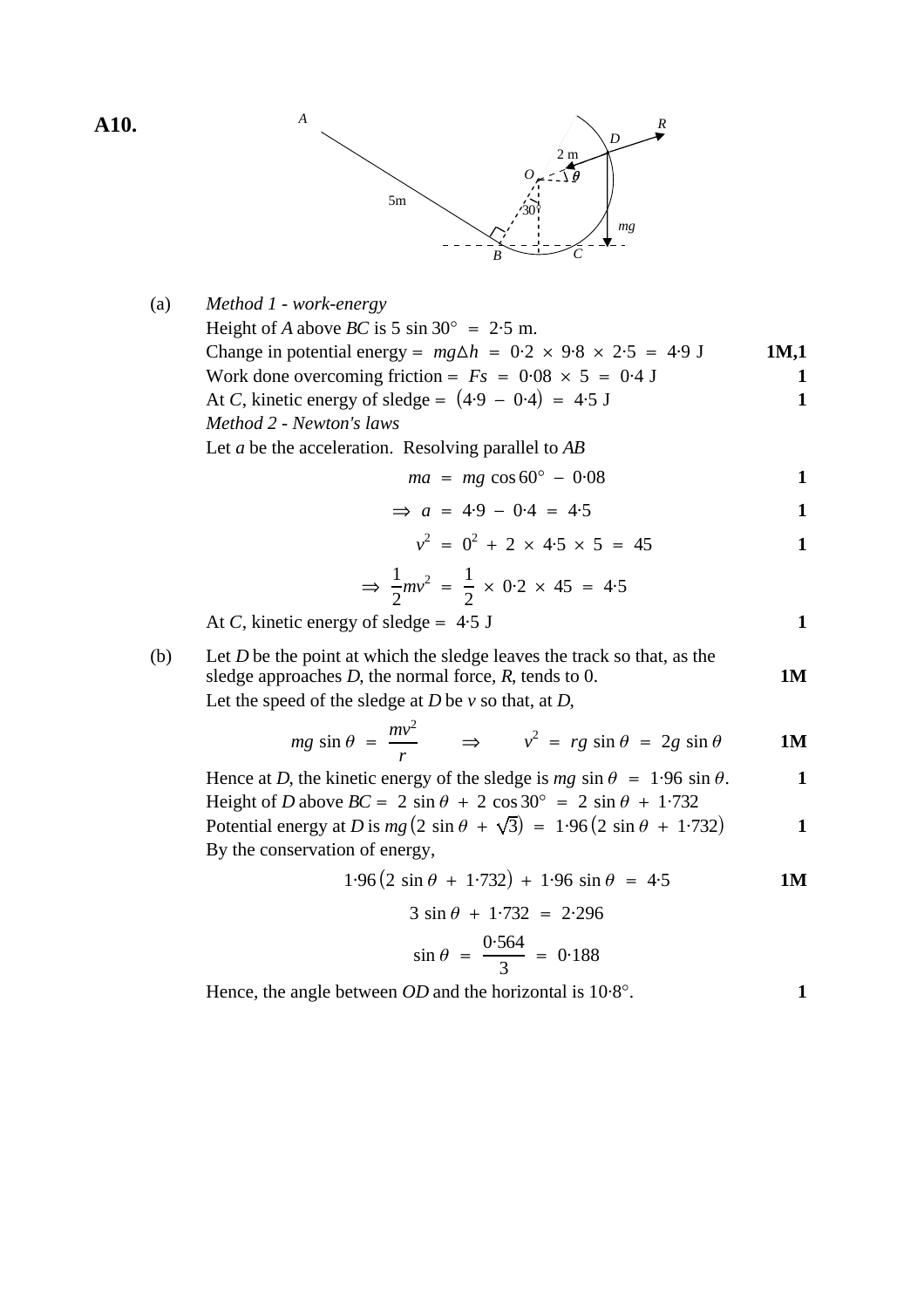A11. (a) Whilst being towed, the equation of motion of the skier is

$$
60\frac{dv}{dt} = 300 - 15v
$$

$$
\Rightarrow \int dt = 4 \int \frac{1}{20 - v} dv
$$

$$
\Rightarrow t = -4 \ln |20 - v| + C
$$

When 
$$
t = 0
$$
,  $v = 0$ , so  $C = 4 \ln 20$   
and hence  $t = 4 \ln \left| \frac{20}{20 - v} \right|$ 

Rearranging gives 
$$
\frac{20}{20 - v} = e^{0.25t}
$$

$$
\Rightarrow 20 - v = 20e^{-0.25t} \Rightarrow v = 20(1 - e^{-0.25t})
$$

When 
$$
t = 6
$$
,  $v = 20(1 - e^{-1.5}) = 15.5 \text{ m s}^{-1}$ .  
The line *BC* passes through (6,15.5) and (10, 0).  
So an equation for *BC* is  $v - 0 = -3.9(t - 10)$ 

$$
\Rightarrow v = 39 - 3.9t
$$

(b) Distance travelled between 
$$
t = 0
$$
 and  $t = 10$  is given by

$$
s = \int_0^6 20 \left( 1 - e^{-0.25t} \right) dt + \int_6^{10} (39 - 3.9t) dt
$$

$$
= 20 \left[ t + 4e^{-0.25t} \right]_0^6 + \left[ 39t - 1.95t^2 \right]_6^{10}
$$
 2E1

$$
= 20(6 + 4e^{-1.5} - 4) + (390 - 195 - 234 + 70.2)
$$
  

$$
\approx 89.05 \text{ m}
$$

*[END OF MECHANICS SOLUTIONS]*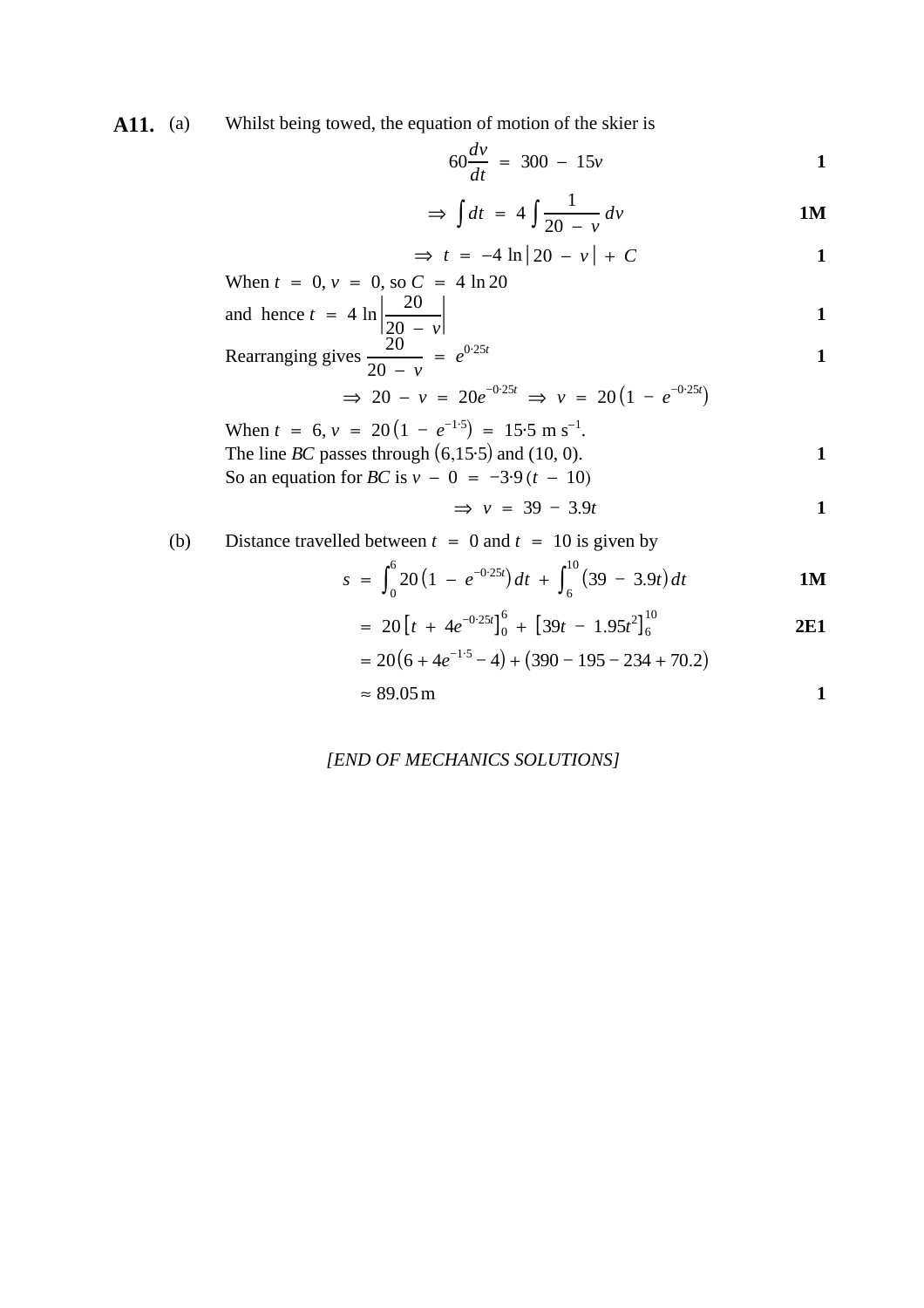### **Advanced Higher Applied Mathematics− 2009 Section B Solutions**

**B1.**  $\left(b-\frac{2}{b}\right)$ 5  $= b^5 + 5b^4\left(-\frac{2}{b}\right) + 10b^3\frac{4}{b^2} + 10b^2\left(-\frac{8}{b^3}\right) + 5b\frac{16}{b^4} - \frac{32}{b^5}$  coeffs 1 **powers 1 signs 1**  $0<sub>0</sub>$ − 32

$$
= b5 - 10b3 + 40b - \frac{80}{b} + \frac{80}{b3} - \frac{32}{b5}
$$

B2. 
$$
u = \cos x \implies du = -\sin x \, dx, \qquad 1
$$

$$
x = 0 \Rightarrow u = 1; \qquad x = \frac{\pi}{3} \Rightarrow u = \frac{1}{2}
$$

Hence

$$
\int_0^{\pi/3} \cos^5 x \sin x \, dx = -\int_1^{\frac{1}{2}} u^5 du = \left[ -\frac{1}{6} u^6 \right]_1^{\frac{1}{2}}
$$

$$
= -\frac{1}{6} \frac{1}{64} + \frac{1}{6} = \frac{21}{128} (\approx 0.164)
$$

OR

$$
\int_0^{\pi/3} \cos^5 x \sin x \, dx = \left[ -\frac{1}{6} \cos^6 x \right]_0^{\pi/3}
$$
3E1  
=  $\frac{1}{1} \frac{1}{1} + \frac{1}{1} = \frac{21}{1} (\approx 0.164)$ 

$$
= -\frac{1}{6} \frac{1}{64} + \frac{1}{6} = \frac{21}{128} (\approx 0.164)
$$

**B3.**  $x = t$ 

$$
x = t2 + 1 \implies \frac{dx}{dt} = 2t
$$
  

$$
y = 1 - 3t3 \implies \frac{dy}{dt} = -9t2
$$

$$
\frac{dy}{dx} = \frac{\frac{dy}{dt}}{\frac{dx}{dt}}
$$

$$
=\frac{-9t^2}{2t}=\frac{-9t}{2}
$$

$$
= -9
$$
 when  $t = 2$ .

Point of contact is 
$$
x = 5
$$
,  $y = -23$ .

Equation of tangent is

$$
(y + 23) = -9(x - 5)
$$
  
\n
$$
y + 23 = -9x + 45
$$
  
\n
$$
y + 9x = 22
$$